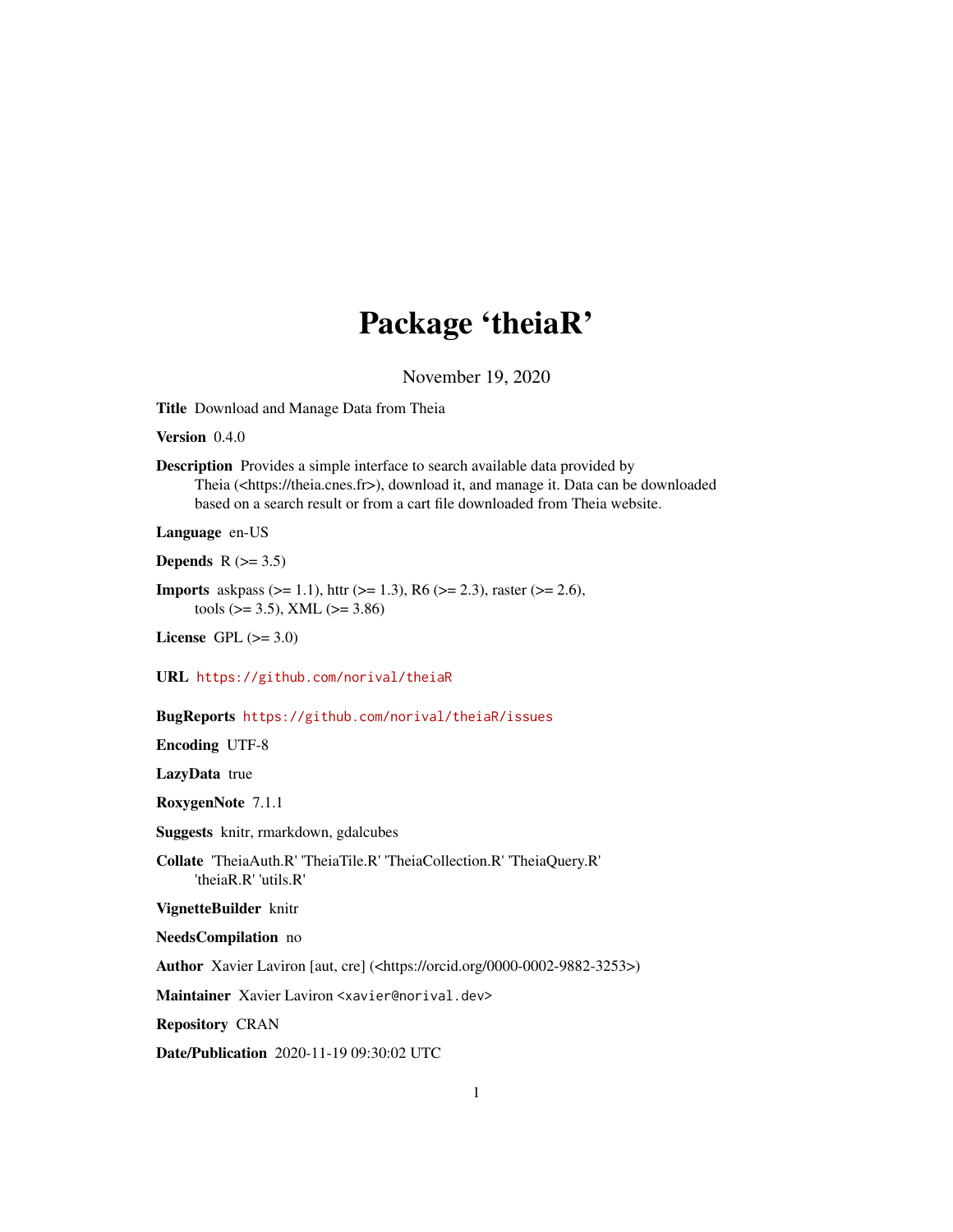### <span id="page-1-0"></span>R topics documented:

| Index |  |  |  |
|-------|--|--|--|
|       |  |  |  |
|       |  |  |  |
|       |  |  |  |
|       |  |  |  |
|       |  |  |  |

<span id="page-1-1"></span>TheiaAuth *Authentication system to Theia website*

#### Description

Generate and manage authentication to Theia website from login and password. It requests a token to download tiles when created and automatically request a new one when it has expired (after 2h). It is used to download tiles from [TheiaTile](#page-6-1) and [TheiaCollection](#page-2-1) objects.

#### Usage

a <- TheiaAuth\$new(auth.file)

a\$token()

#### Arguments

a: A TheiaAuth object

auth.file The path to the file containing login and password. It will be created if it does not exist. See 'Details' for more informations

#### Details

TheiaAuth\$new(auth.file) Create a new instance of the class

a\$token() Return the current token or generate a next one if it has expired

This class is used to manage authentication to Theia website, without intervention from the user. Login and password must be stored in a separate text file with these two lines:

login password

File content is read each time authentication is needed (to request a new token), so login and password are not stored in R's memory. If this file does not exist, R will prompt you to enter your login and password and will create the file.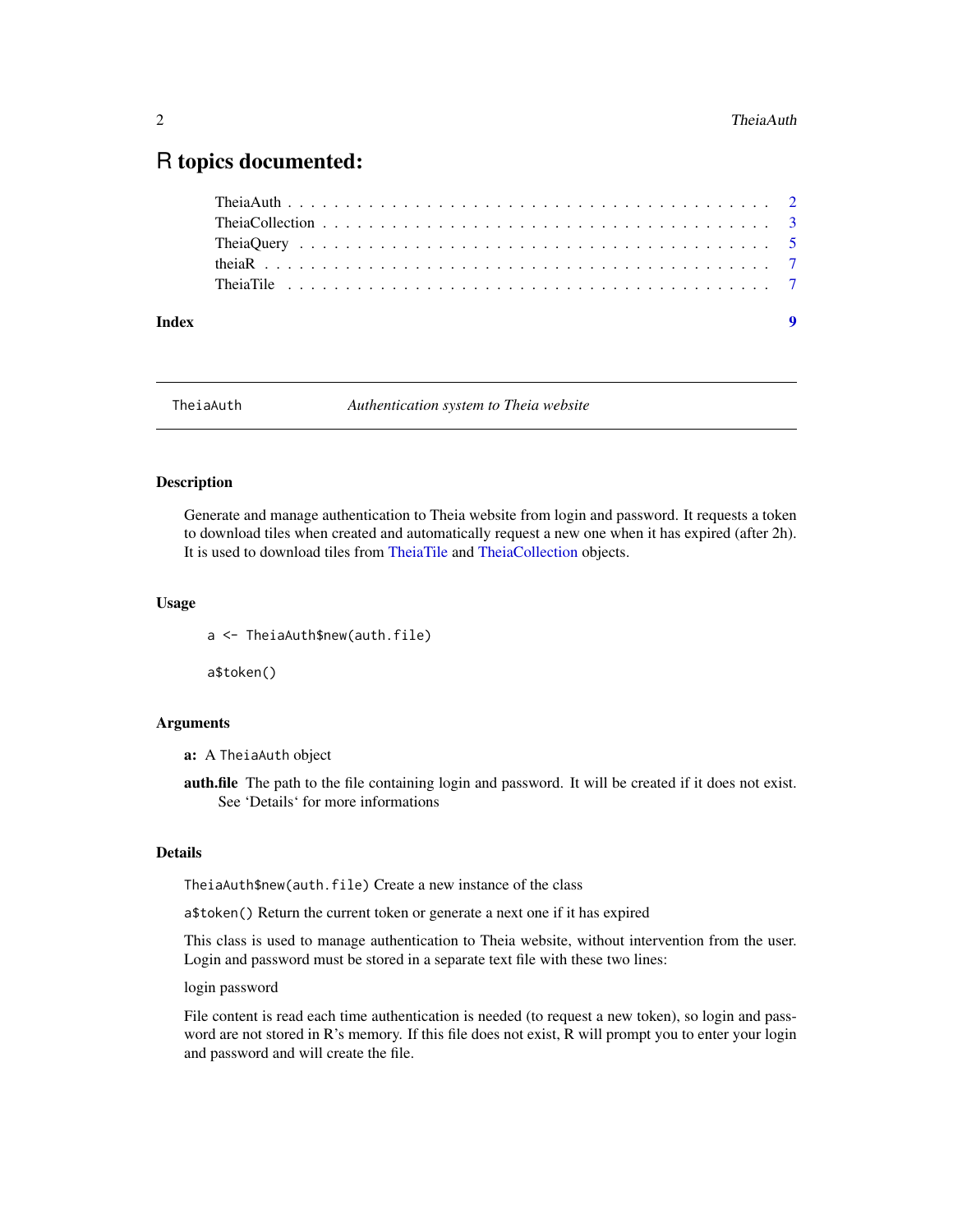#### <span id="page-2-0"></span>TheiaCollection 3

#### Examples

```
## Not run:
# create an authentication object
myauth <- TheiaAuth$new("path_to_auth_file.txt")
# show the access token (and request a new one if needed)
myauth$token
## End(Not run)
```
<span id="page-2-1"></span>TheiaCollection *A collection of tiles from Theia*

#### Description

Generate and manage collection of tiles from Theia. This collection can be created either from a cart file ('.meta4') downloaded from Theia website, from a [TheiaQuery](#page-4-1) object or from a list of [TheiaTile](#page-6-1) (not implemented yet).

#### Usage

```
c \le TheiaCollection$new(cart.path = NULL,
                        tiles = NULL,
                        query = NULL,dir.path = NULL,check = TRUE)quiet = TRUE)
c$download(auth, overwrite = FALSE, check = TRUE, quiet = TRUE)
c$check()
c$status
c$extract(overwrite = FALSE, dest.dir = NULL)
c$read(bands)
c$as_gdalcube(out.file = "gdalcube_collection.sqlite")
```
#### Arguments

c: A TheiaCollection object

dir.path: The path to the directory containing zip files

check: Whether or not to check existing files on collection's creation

quiet: Control verbose output

tiles: A list of TheiaTile objects

cart: An XML cart parsed from a 'meta4' file downloaded from Theia website. Used only if Collection is created from a cart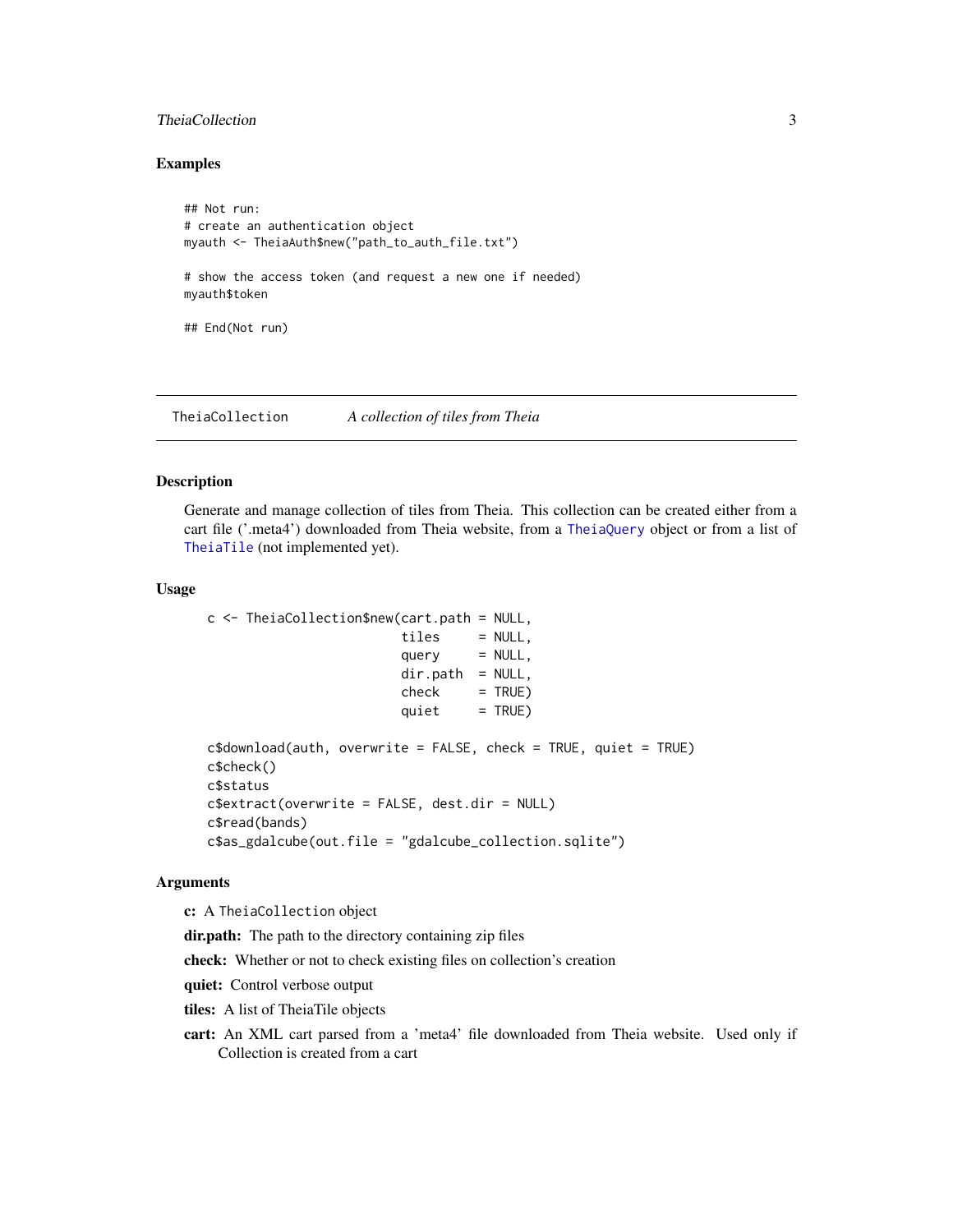<span id="page-3-0"></span>query: A TheiaQuery object, used only if collection is created from a TheiaQuery object. Can also be a list with search terms. In this case, it will create a 'TheiaQuery' object from it. See [TheiaQuery](#page-4-1) for details on query syntax

auth: A character string giving the file path to Theia credentials. Or a [TheiaAuth](#page-1-1) object

overwrite: Overwrite existing tiles (default to 'FALSE')

bands: A character vector of bands to load from tiles

out.file: Filename to store gdalcubes' image collection

#### Details

TheiaCollection\$new() Create a new instance of the class

c\$download(overwrite = FALSE,check = TRUE) Download the tiles of the collection and check the resulting files

\$ccheck() Check the tiles of the collection

c\$status Return the status of each tile of the collection

 $c$ \$extract(overwrite = FALSE, dest.dir = NULL) Extract archives to dest.dir if supplied, or to the same directory as the archives otherwise

c\$read(bands) Read requested bands, apply corrections on values (as specified in Theia's product information), and return a list of RasterStack objects (one stack per tile)

c\$as\_gdalcube(out.file) Create a 'gdalcubes' image collection from downloaded tiles. See [https://github.com/appelmar/gdalcubes\\_R](https://github.com/appelmar/gdalcubes_R) for more details.

#### Examples

```
# Create a collection from a query
## Create a query to Theia database, looking for tiles from Sentinel2
## satellite around Grenoble, between 2018-07-01 and 2018-07-06.
query <- list(collection = "SENTINEL2",
             town = "Grenoble",
             start.date = "2018-07-01",
             end.date = "2018-07-06")
## Create a collecion of tiles from this query
mycollection <- TheiaCollection$new(query = query, dir.path = ".")
print(mycollection)
# Alternatively, you can create a collection from a cart file (that you can
# download from Theia's website)
cart.path <- system.file("extdata", "cart.meta4", package = "theiaR")
mycollection <- TheiaCollection$new(cart.path = cart.path,
                                   dir.path = "."
```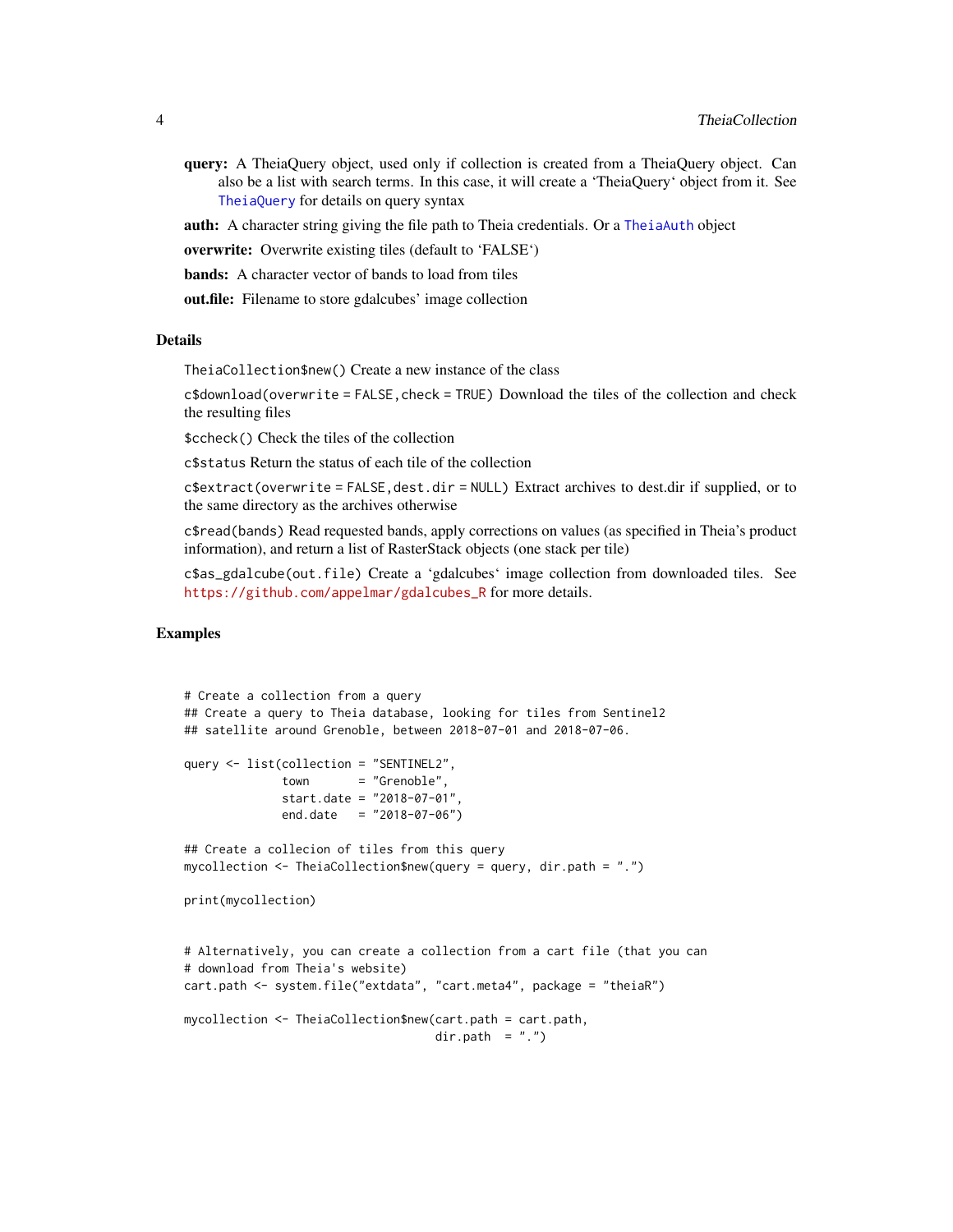#### <span id="page-4-0"></span>TheiaQuery 5

print(mycollection) ## Not run: # Download the tiles in the collection mycollection\$download() ## End(Not run) ## Not run: # Finally, you can extract zip archives containing the tiles mycollection\$extract(overwrite = FALSE) ## End(Not run)

<span id="page-4-1"></span>TheiaQuery *A query to the Theia website*

#### Description

Generate an send a query to Theia web API to get and download tiles based on input given by the user.

#### Usage

q <- TheiaQuery\$new(query)

q\$update\_token() q\$submit()

#### Arguments

q: A TheiaQuery object

query: list, the users' request, see 'Queries' for more informations

#### Details

TheiaQuery\$new() Create a new instance of the class, parse 'query' list and submit the query to Theia to retrieve files catalog

q\$submit() Submit the query to Theia and get a list of tiles corresponding to search criteria

#### **Queries**

Search criteria are given with a 'list' accepting these fields:

• collection: The collection to look for. Accepted values are: 'SENTINEL2', 'LANDSAT', 'Landsat57', 'SpotWorldHeritage', 'Snow'. Defaults to 'SENTINEL2'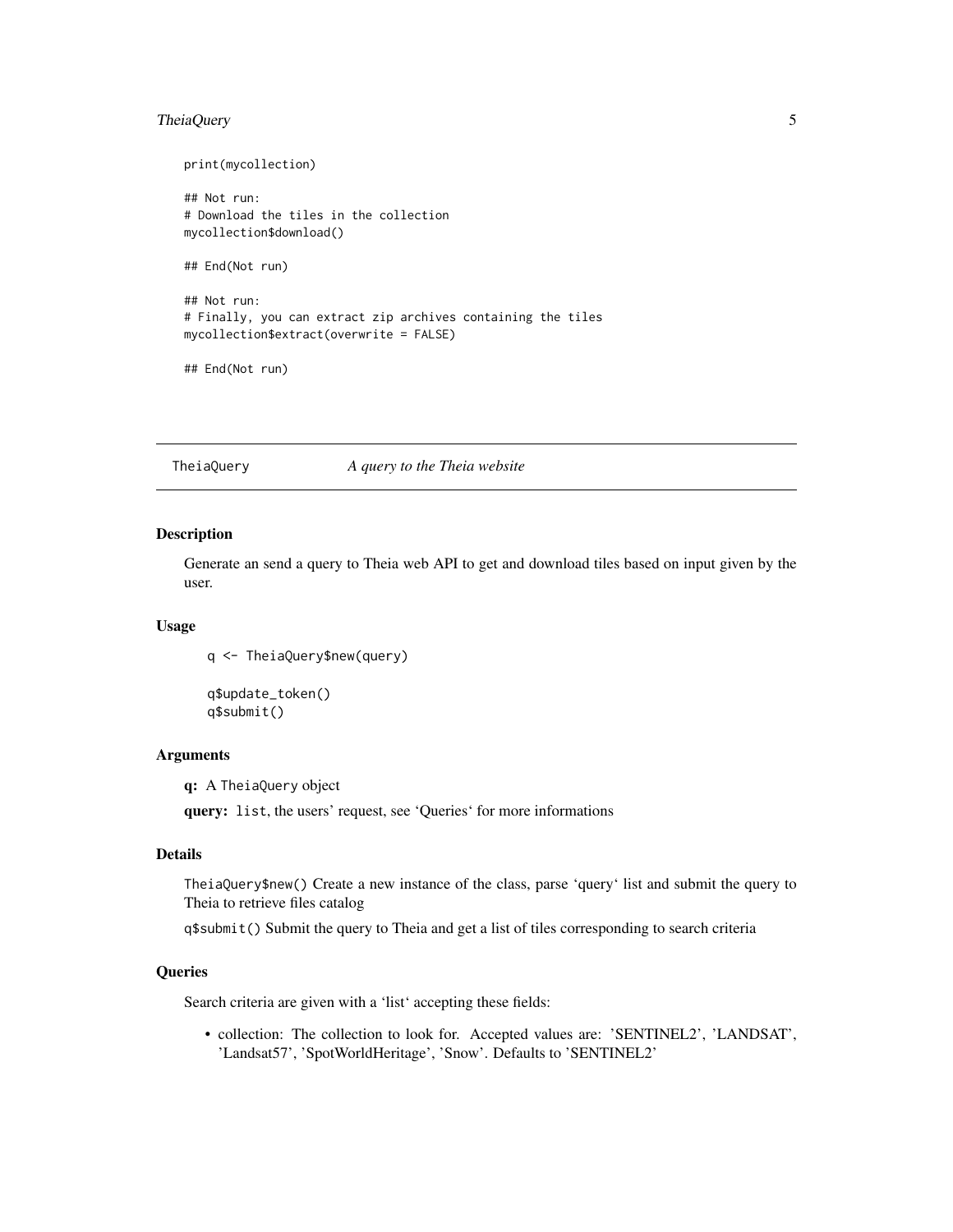- platform: The platform to look for. Accepted values are: 'LANDSAT5', 'LANDSAT7', 'LANDSAT8', 'SPOT1', 'SPOT2', 'SPOT3', 'SPOT4', 'SPOT5', 'SENTINEL2A', 'SEN-TINEL2B'
- level: Processing level. Accepted values are: 'LEVEL1C', 'LEVEL2A', LEVEL3A', 'N2A'. Defaults to 'LEVEL2A' (or 'N2A' if querying Landsat57 collection).
- town: The location to look for. Give a common town name.
- tile: The tile identifier to retrieve.
- start.date: The first date to look for (format: YYYY-MM-DD).
- end.date: The last date to look for (format: YYYY-MM-DD). Must be after start.date. Defaults to today's date.
- latitude: The x coordinate of a point
- longitude: The y coordinate of a point
- latmin: The minimum latitude to search
- latmax: The maximum latitude to search
- lonmin: The minimum longitude to search
- lonmax: The maximum longitude to search
- orbit.number: The orbit number
- rel.orbit.number: The relative orbit number
- max.clouds: The maximum of cloud cover wanted (0-100)
- max.records: The maximum of tiles to search

#### See Also

[https://github.com/olivierhagolle/theia\\_download](https://github.com/olivierhagolle/theia_download) for an alternative download method based on Python. Inspiration for this function.

#### Examples

```
# Create a query to Theia database, looking for tiles from Sentinel2
# satellite around Grenoble, between 2018-07-01 and 2018-07-06.
query <- list(collection = "SENTINEL2",
             town = "Grenoble",
             start.date = "2018-07-01",
             end.date = "2018-07-06")
q <- TheiaQuery$new(query)
# Show informations on found tiles
print(q$tiles)
```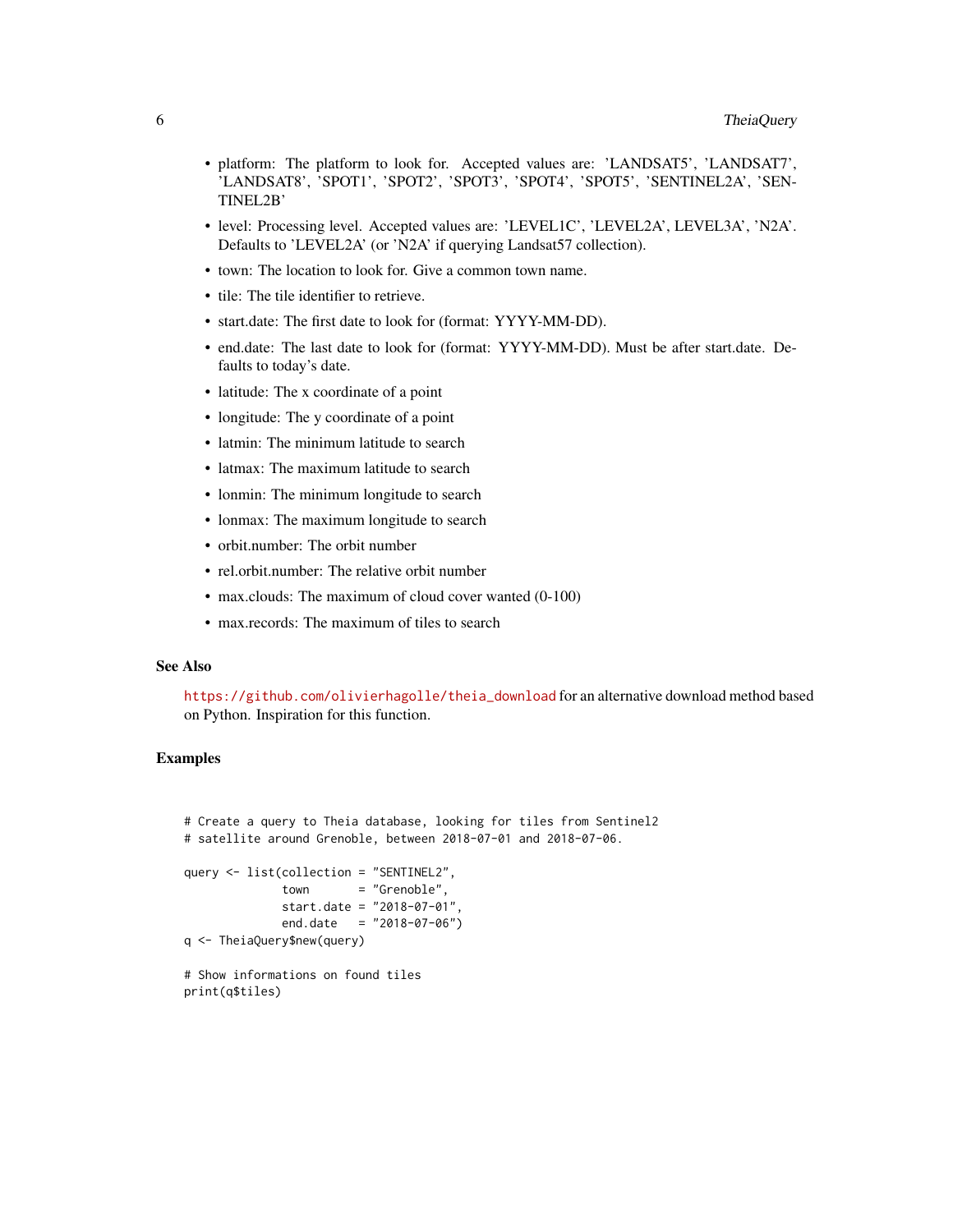<span id="page-6-0"></span>

#### Description

Search, manage and download data from Theia website

<span id="page-6-1"></span>TheiaTile *A tile from Theia*

#### Description

Generate and manage a tile from Theia (download, check, load).

#### Usage

```
t <- TheiaTile$new(file.path,
                   url,
                   file.hash,
                   check = TRUE,quiet = TRUE)
t$download(overwrite = FALSE, check = TRUE, quiet = TRUE)
t$check()
t$extract(overwrite = FALSE, dest.dir = NULL)
t$read(bands)
```
#### Arguments

t: A TheiaTile object

file.path: The path to the zip file containing the tile

url: The url to download the tile

file.hash: The md5sum used to check the zip file

check: Whether or not to check existing files on tile's creation

quiet: Control verbose output

auth: A character string giving the file path to Theia credentials. Or a [TheiaAuth](#page-1-1) object

overwrite: Overwrite existing tiles (default to 'FALSE')

bands: A character vector of bands to load from tiles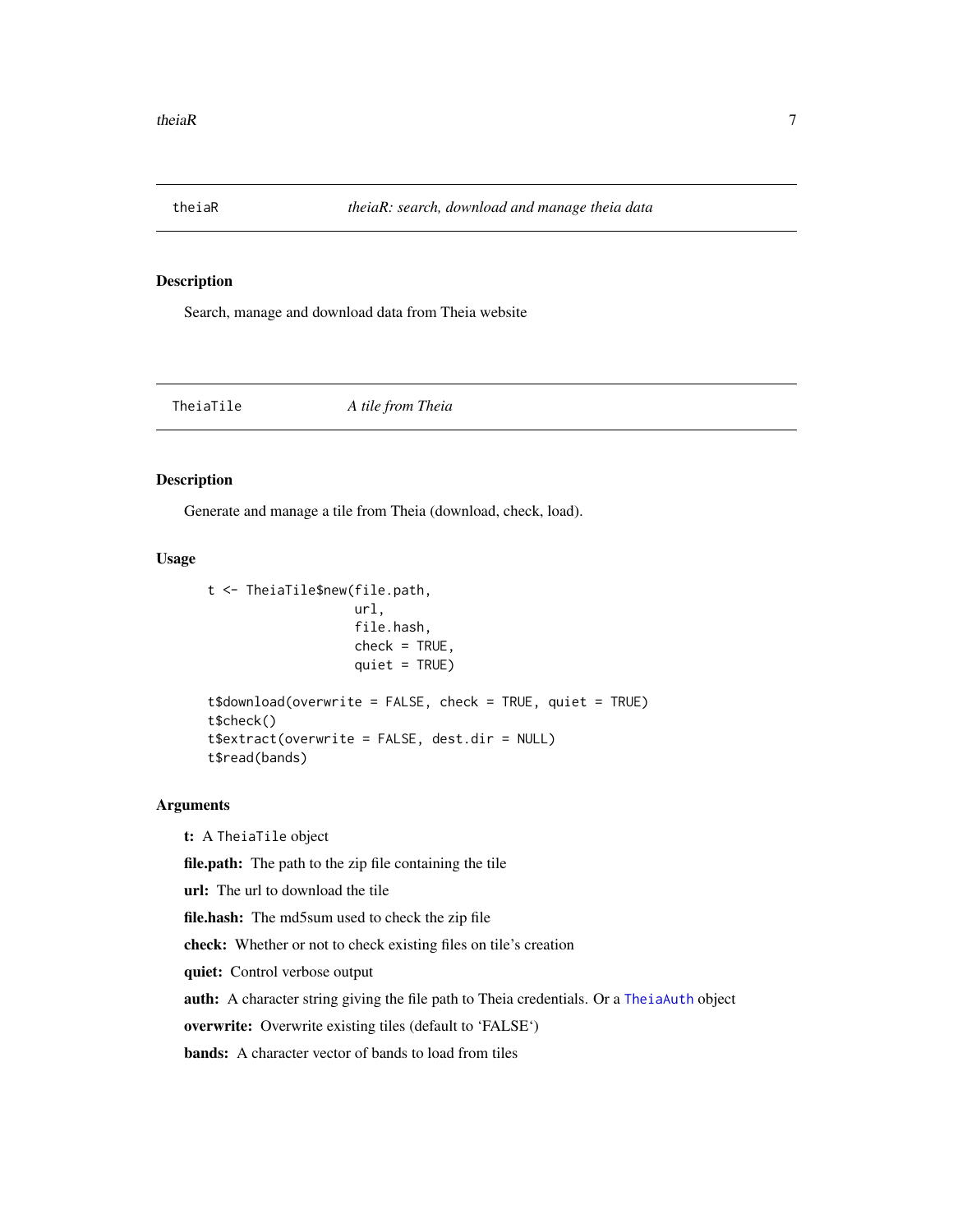#### Details

TheiaTile\$new(file.path,url,file.hash,check) Create a new instance of the class

t\$download(auth,overwrite = FALSE, check = TRUE) Download the tiles of the collection and check the resulting files

t\$check() Check the tiles of the collection

t\$extract(overwrite = FALSE, dest.dir = NULL) Extract archive to dest.dir if supplied, or to the same directory as the archive otherwise

t\$read(bands) Read requested bands, apply corrections on values (as specified in Theia's product information), and return a RasterStack

t\$bands List bands available in the tile